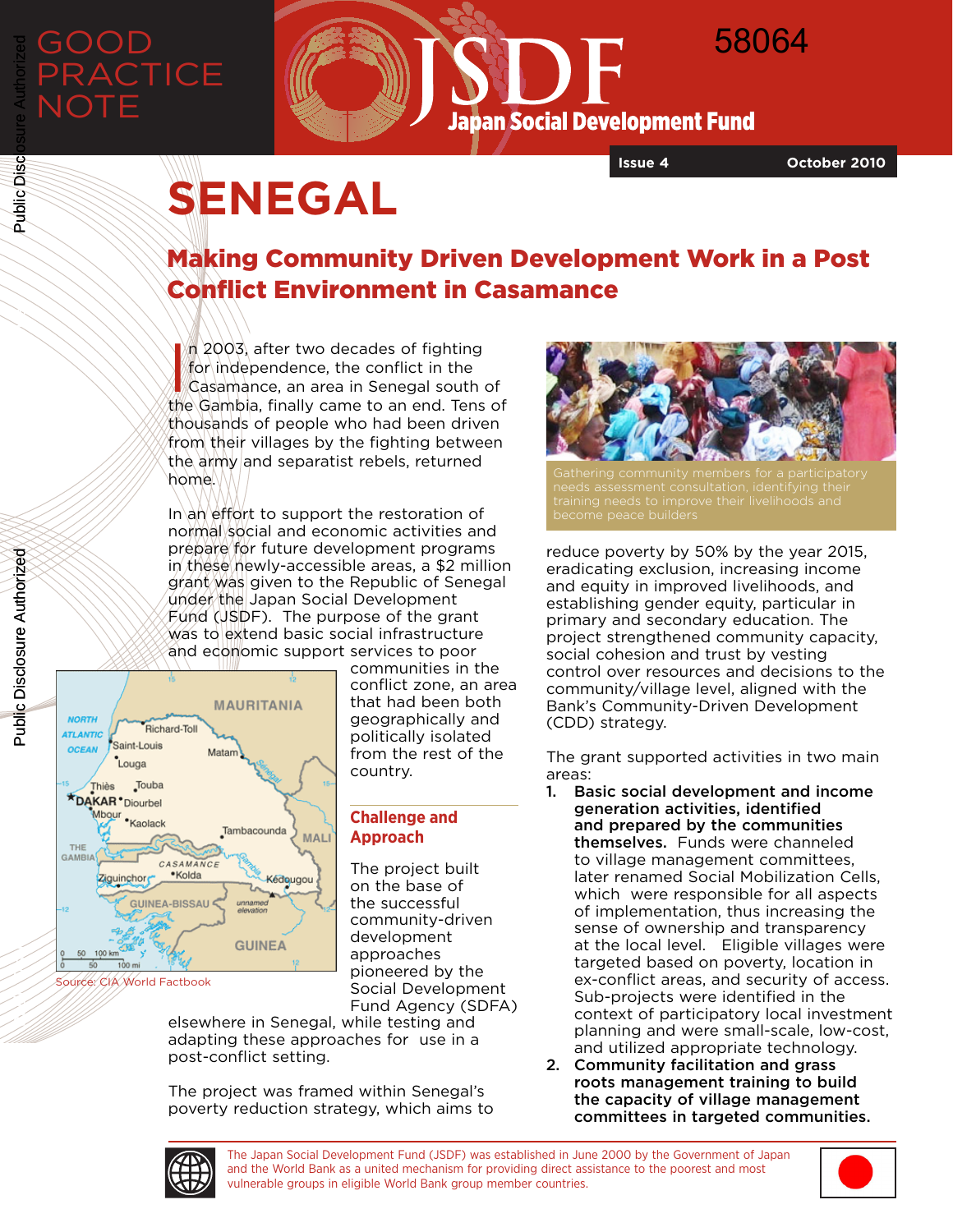NGOs with experience in post-conflict situations facilitated the participatory subproject identification and preparation and the subsequent implementation of activities. For income generating activities, beneficiaries received support targeted at the development of business plans, access to funds, management of revolving funds, and micro-business.

#### **Fragile Communities Define Their Needs**

*Peace-Building Workshops:* To sensitize villagers returning to community participation after a 20 year conflict, three-day workshops focused on

peace-building techniques and alternatives to conflict. Specialized training modules adapted to Casamance included, "Confidence Building" and "Construction of a Vision for the Future". Prompted by local

#### Project Data

Implementing Agency*: Social Development Fund Agency* Grant (TF05421) Amount: *\$2.1 million* Implementation Period: *3/23/2005 to 9/9/2008*

facilitators, everyone was invited to contribute, to share and reflect on their experiences. Break-out groups facilitated interaction among participants, including role playing, the use of local proverbs, anecdotes, and singing. The use of a range of tailored adult learning approaches was essential for the fragile post-conflict target audience.

*Staircase to Peace:* This exercise helped communities to see peace on the horizon through a series of steps that emphasized their central role in the peace process, and the importance of vigilence to prevent a resurgence of violence. Step 1 describes the post-conflict situation where there is little communication, and where community needs are unknown. Step 2 - signs of communication appear and a village project is born. Step 3 peace-building efforts become a reality with implementation of the village project and real hope for the people. Step 4 - a dream comes true with community building in place and a shared promise not to return to times of conflict.



*Promoting Peace Through Community Theatre:* An effective communication method used to deliver project messages was community theatre using local groups and sketches that promoted peace in the local context and in local dialects.

*Drawing Area Village Maps:* Schematic maps were prepared by each community group, showing key features such as topography, travel routes, abandoned or mined villages, vulnerable groups, project sites, remaining conflict zones, location of resources, security forces, refugee camps, rebel areas, organizations that promoted peace, etc. The maps were used to discuss proposed local alert systems, among other aspects.

#### **Moving Forward in Partnership**

*Project Agreements:* The designation of accountability to community beneficiaries for

ownership, financial administration and execution of projects was carried out through written agreements, signed by the local community representative and the Social Development Fund

Agency. This placed the community at the heart of their development and decision making and facilitated the decentralization of the funds.

*Strengthened Project Management Competencies* 

*for Villagers.* To develop the capacity of communities to assume responsibility within a relatively short time period and to plan, execute, and sustain their subprojects and micro-businesses, a specialized training toolkit was delivered and adapted to Casamance. About 1000 people participated in this Grassroots Management Training (GMT), of whom 712 were members of the Villagebased Sub-project Management Committees. The training package included: (i) Village Governance; (ii) Participatory Poverty Assessment; (iii) Participatory Needs Assessment; (iv) Participatory Sub-Project Planning and Management; (v) Participatory Micro-Business Planning and Management (vi) Community-based Procurement Contracting and Financial Management; and (vii) Decentralized Funds Management for Grassroots Communities.

*Partnership at the Village Level:* The project implementing agency developed a partnership with the community by placing facilitators side-byside with the beneficiaries and their projects from concept through completion.

Village Project Coordinators -- "Barefoot Experts" *(Expert aux pieds nus)*: The project trained one or two Village Project Coordinators per community to continue to sensitize and mobilize community members to implement the micro-businesses and sub-projects. The Village Coordinators were chosen by the local community members based on their credibility as representatives or leaders, communication skills, availability, and occupation. Their specific responsibilities included promoting communications between the project and community beneficiaries, knowledge dissemination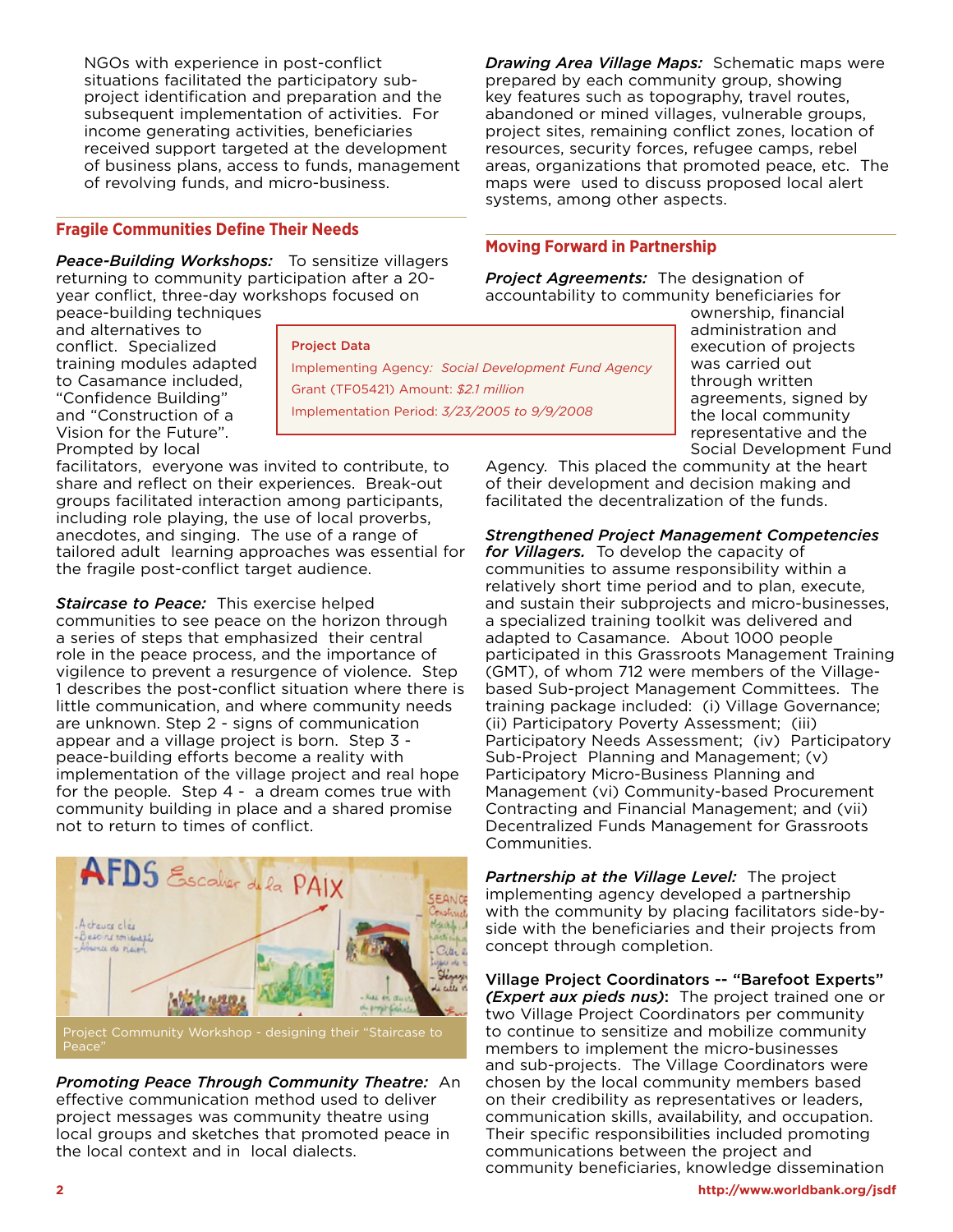related to peace-building tools, support and monitoring of security alert systems to protect infrastructure, and advice on income-generating activities.

*Harmonization with National Priorities:* Regional representatives of line sector ministries advising on community projects played a policy review role to ensure that the sub-projects were consistent with sector objectives and standards. Local ministerial authorities were also involved in information campaigns, and acted as members of technical review panels approving sub-projects and microbusinesses. This also prevented overlap with other programs and ensured harmonization.

*Information and Communications Strategies:* The emphasis on strengthening conditions for peace through information, communication and social mobilization paid off. The demobilization sites,



#### **RESULTS**

The most important outcome was the contribution of the Project to peace-building. The preparation and implementation of subprojects proved to be an effective mechanism to rebuild intra- and intercommunity cohesion. The project was implemented in villages that had been greatly affected by the conflict, including villages abandoned due to the

were turned into social mobilization cells where young staff worked on early warning, prevention of conflict, peace management, and information sharing. Staff provided advice and assistance to people returning to their places of origin

*"The Participatory approach proved to be extremely useful at all levels. The communities were at the heart of the project, which explains why it was so successful"* - Ousmane Massek Ndiaye, Minister of Decentralization and Local Collectivities

war. To encourage people to come back to their villages, the project provided essential infrastructure, such as schools and health huts, which had been deliberately destroyed during the conflict. Assistance was also given to the disabled, in particular the handicapped, and victims of land mines.

In terms of human capital, a sustainable cadre of effective *barefoot experts* was developed at the local community level. These experts were low-cost permanent residents who were trained and developed skills in various subjects during project implementation, from peace-building and technical subjects, to local governance and financial management. These local residents have continued to play a key role in the development of their communities following project completion, ensuring sustainability and greater development impact.

#### **LESSONS LEARNED**

- *• Community Trust and Empowerment:* A participatory CDD approach maximized local ownership of the project and facilitated rapid implementation. Communities were able to decide on priorities, the selection of subprojects, and to manage the associated funding. This devolution of authority from the central government to the local community helped build trust, an important feature when working in a post-conflict environment with former combatants who rebelled against government.
- *• Strengthening Community Capacity for Conflict Resolution:* Linking peace-building training to grassroots management training helped stabilize villages and build confidence. Use of the Peace Staircase and Village Maps enabled the communities to become aware of the importance of their role in the peace-building process.

on work opportunities and community reinsertion. Settlers visited the cells to discuss and seek help in resolving disputes over ownership of dwellings or land. The cells also became a space where communities could address diferent development priorities, such as which road to build, or which school or clinic to rehabilitate. Media messages were also disseminated through radio, TV, or pamphlets informing settlers about the value of peace and prospective long-term development plans for the region.

*Peace and Social Mobilization.* Activities were designed to promote community conditions amenable to the acceptance and reintegration of returning refugees and combatants. These conditions were independent of progress with the high level government peace talks. The communitybased conflict prevention and early warning system developed with the assistance of the staff of the social mobilization cells proved to be effective in preventing the resurgence of conflict.

*Improved Basic Infrastructure:* A total of 91 subprojects were completed, of which 74 supported investments in communities and 17 supported individual revenue-generating projects. Activities included school classrooms (38% of projects), health (21%), adult occupational training (12%), water supply (10%), micro-business (8%), reducing women's workload (2%), and others (housing, agriculture, fish farming, women and youth cooperatives (7%)).